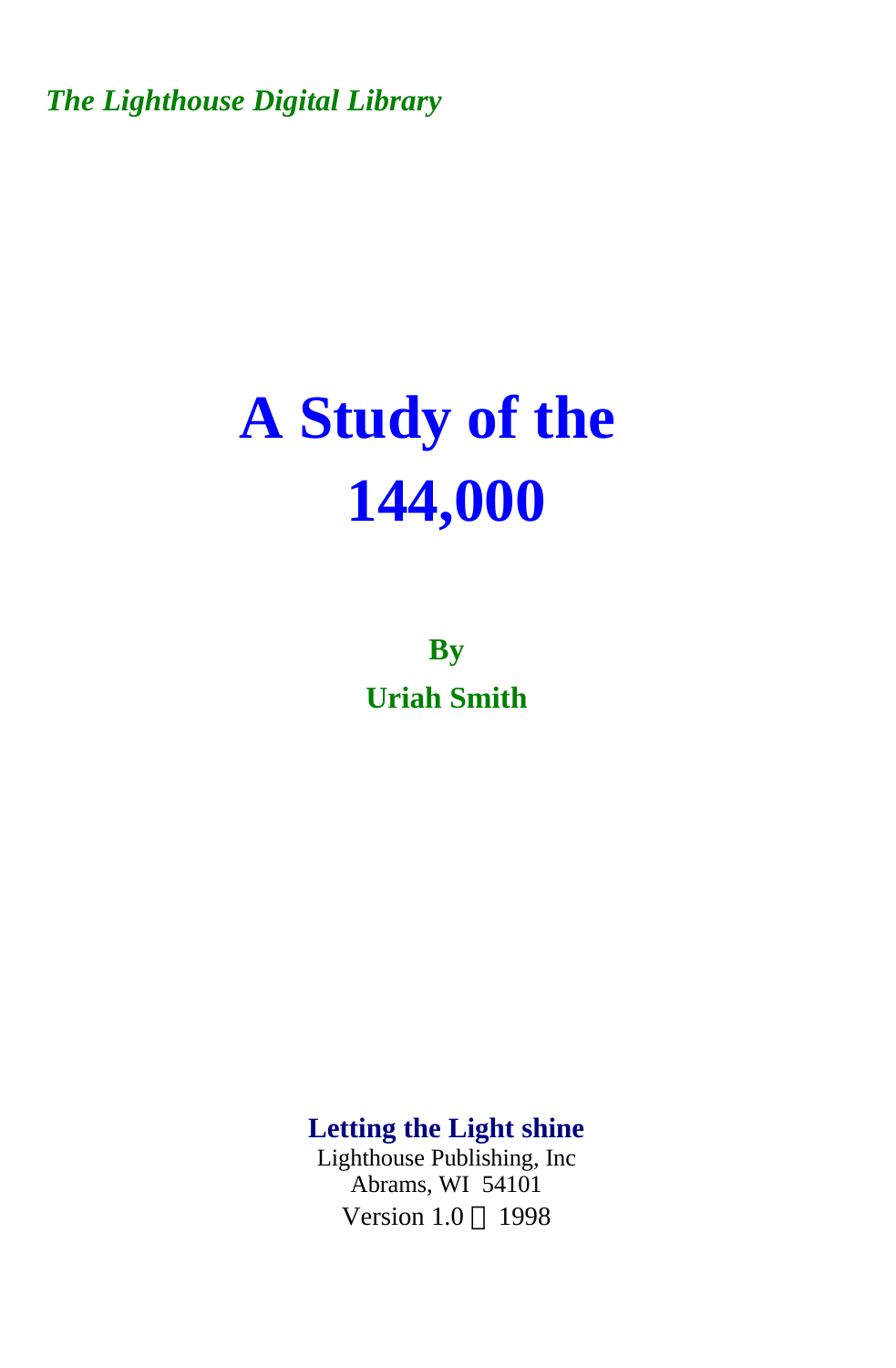## **THE 144,000**

NUMEROUS QUERIES have been received of late concerning the 144,000 brought to view in Revelation 7. Who are they? At what age of the world are they developed? Is the number to be taken in a strictly literal sense? or is it a representative number, meaning a larger and indefinite company, of some particular class?

This number is first mentioned in Revelation 7, and the circumstances under which they are brought to view furnish a very clear indication, in a general way, to the correct application. They are a certain class who are sealed out of the twelve tribes of the children of Israel; and they are sealed at a certain time, when "the four winds" are about to blow upon the earth, to the hurt, or desolation, of the earth and the sea (verses 2, 3); and the blowing of the winds is restrained till this number, which the angel calls "the servants of our God," are sealed.

It will hardly be called in question that the "four winds" of which this prophecy speaks, are the same as "the great whirlwind" prophesied of in Jer.25:32,33, and that the same scene is brought to view in both these passages of scripture. Jeremiah says: "Thus saith the Lord of Hosts, Behold evil shall go forth from nation to nation, and a great whirlwind shall be raised up from the the coasts of the earth. And the slain of the Lord shall be at that day from one end of the earth, even unto the other end of the earth: they shall not be lamented, neither gathered, nor buried: they shall be dung upon the ground."

This scene is certainly future; for nothing like it has ever yet occurred since the prophecy of Jeremiah was written; and no such scene will be witnessed till this earth's final time of trouble shall come. Dan.12:1. Now if the blowing of the four winds of Rev.7:1 is the same scene (and what would four winds blowing from "the four corners of the earth" produce but "a great whirlwind"?), then the scene of Rev.7:1-8 applies in the last days, and is a work preparatory to the closing up of all earthly scenes. The 144,000 must therefore be found in the last generation of "the servants of our God" on the earth; and the sealing of them must be the last special religious movement among men. It is the closing Christian movement of the Christian age.

But the thought with some will at once arise, that this cannot be, because the sealed ones are from "all the tribes of the children of Israel" and as those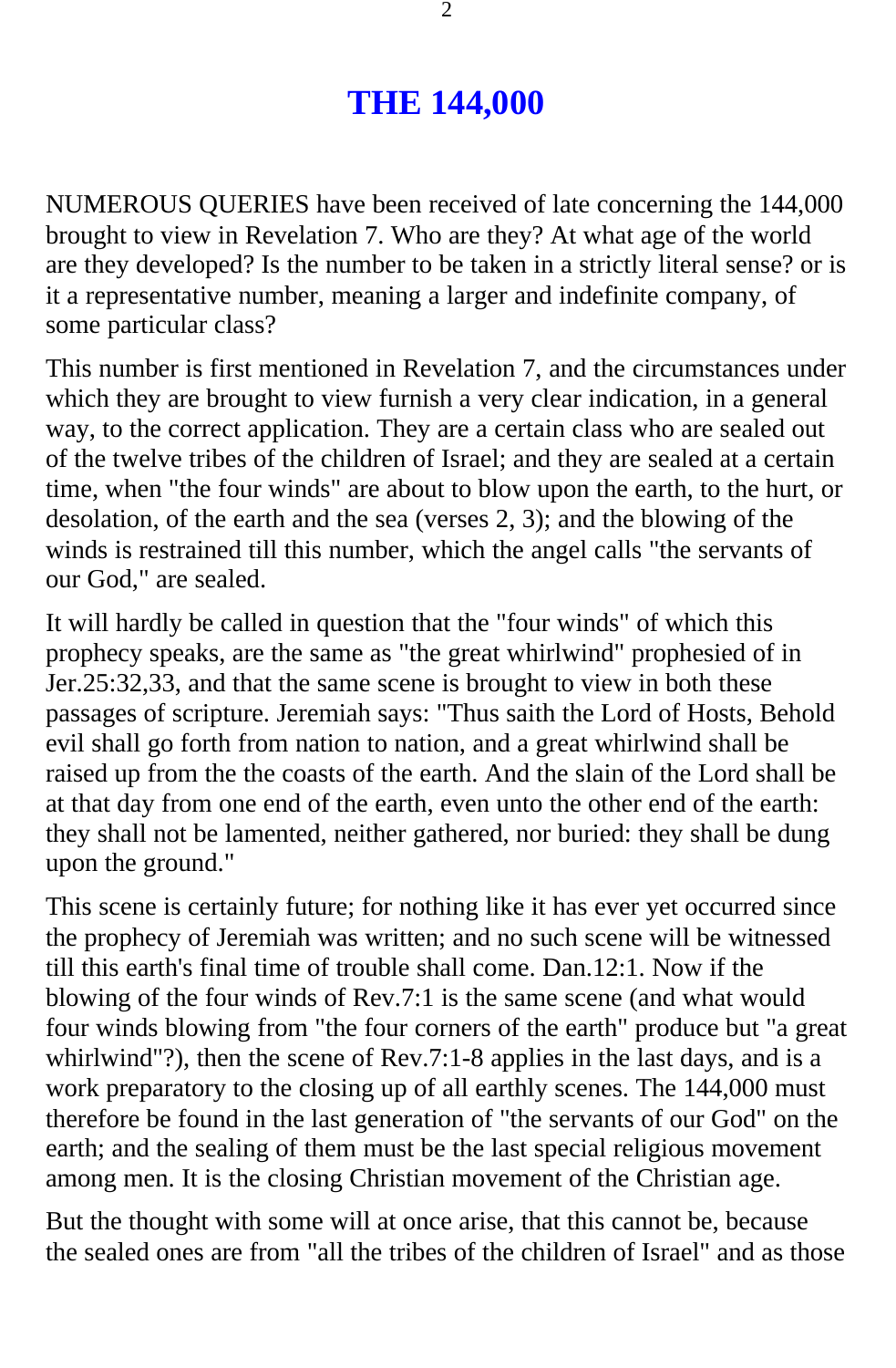tribes do not now exist, this prophecy must apply to some time in the past when the genealogy of the tribes was kept, and the distinction was preserved. So far as this may appear as an objection to the view above stated, it is easily removed by another thought, - that though men have no distinctive record of the tribes, God may have such a record, and that is sufficient. Heb.12:23. And the objection is still further barred out by the fact that the people of "Israel" are not confined to the descendants of Abraham after the flesh, but that true Israelites are Jews inwardly (Rom.2:29); not "children of the flesh," but "children of the promise" (Rom.9:6-8); wild scions grafted into the good olive-tree and partaking of its nature (Rom.11:17,24); members from the Gentiles, of the "commonwealth of Israel." Eph.2:12,19. And all this pertains to Christians, who are in consequence of their relation to Christ, "Abraham's seed, and heirs according to the promise." Gal.3:29. Hence James, addressing Christians at the time - when "the coming of the Lord draweth nigh" (the very time to which Rev.7:1-8 applies), greets them as "the twelve tribes which are scattered abroad." And the New Testament city, the New Jerusalem, whose builder and maker is God, which bears on its foundation jewels the names of the twelve apostles, shows on its twelve gates, through which the whole host of the redeemed are to pass in and out through all eternity, the names of the twelve tribes of the children of Israel. The 144,000 may therefore be made up from the last generation of Christians, and yet be drawn from the twelve tribes of the children of Israel.

The sealing implies protection and salvation. It is a work of the gospel through which all who effectively share in it will secure everlasting life. The threatened condition that is restrained in order that the sealing work may be accomplished is such that when it takes effect, no further work of the gospel can be accomplished; hence, with the sealing of the 144,000, probation ends; the winds of destruction blow from every quarter, and the great whirlwind of God's indignation, His last testimony in this mortal state against sin, will sweep the world into its final aspect of ruin and desolation.

The number, 144,000, must mean a definite number, composed of just so many individuals. It cannot stand for a larger but indefinite number, for in verse 9 another company is introduced which is indefinite in its proportions, and hence is spoken of as "a great multitude, which no man could number." If the 144,000 were designed to represent such an indefinite number, then John would have said, in verse 4, "And there were sealed a great multitude, which no man could number, out of all the tribes of the children of Israel." But instead of this, he says, 144,000, twelve thousand from each tribe a

3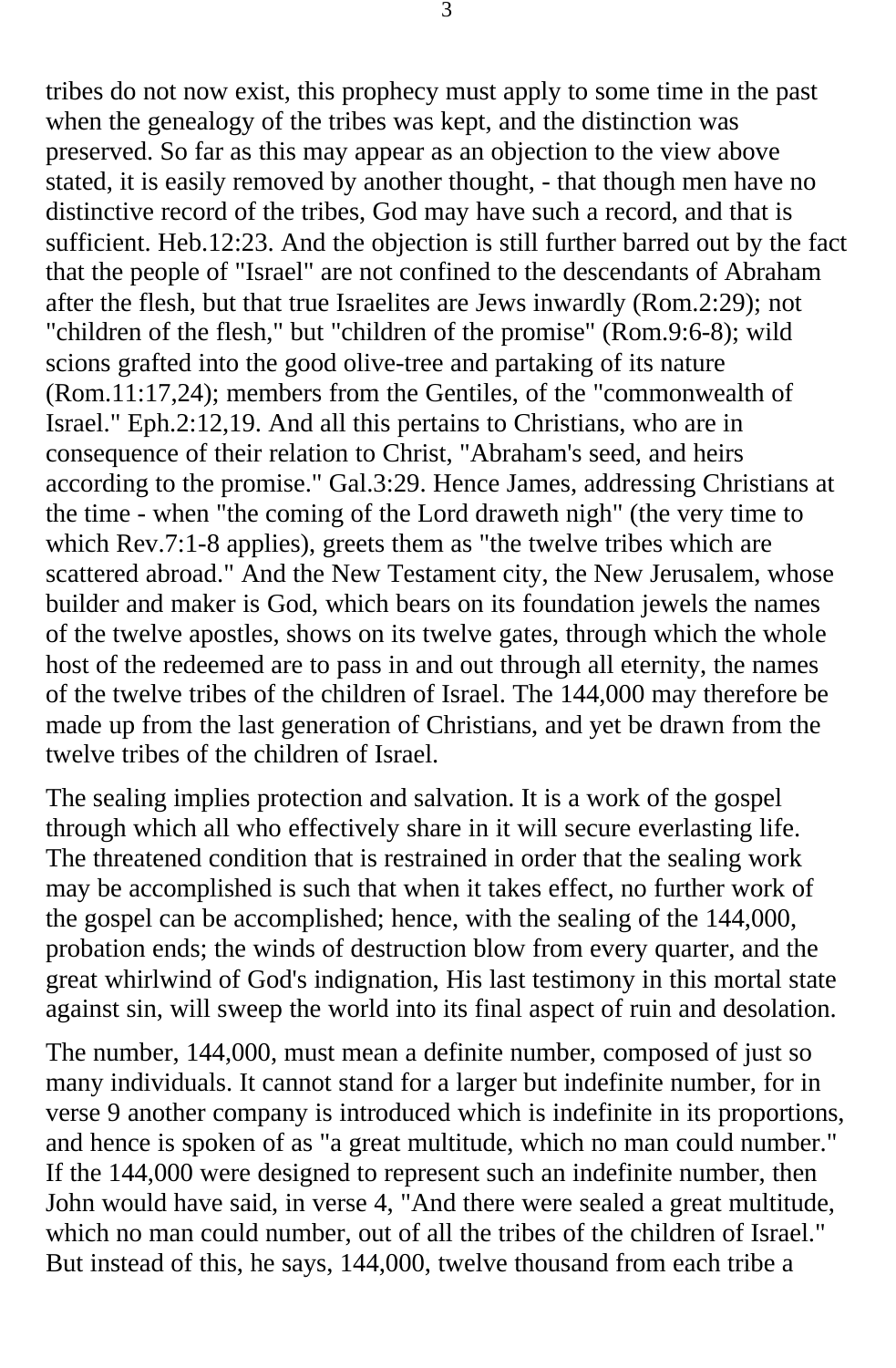number, which can be easily enumerated. The reason for this distinction is apparent if we take the innumerable multitude of verse 9 to be the whole host of the redeemed, who will have part in the first resurrection, and the 144,000 to be Christians who will be alive on the earth when Christ appears. And that the 144,000 are the ones who will be thus alive, and meet Christ at His second coming, appears from the prophecy where they are next mentioned; that is, Rev.14:1-5. Here they are represented as coming triumphant out of the last religious conflict in this world (Rev.13:12-18), and as being "redeemed from the earth," and "redeemed from among men." Rev.14:3,4.

Will there, then, be only 144,000 saved from among the living when the Lord appears? May not this number be so far representative as to include many others? There seems to be quite a plausible supposition that this latter may be the case; that is, that the 144,000 may include only the adult males connected with the great Advent movement while the women and children associated in the same movement would be so many additional ones to be saved from among the living in that day. The plausibility of this idea lies in the fact that the Hebrews were so numbered when delivered from Egyptian bondage which was a figure of the deliverance of the remnant of the true Israel from the Egypt of this world at the coming of the Lord. Some three millions, in all, came out of Egypt, yet there were numbered only those who were able to go forth to war, from twenty years old and upward, amounting in all to 603,550. Num.1:2,3,46. This would be about one to five of the whole multitude, as is computed by Dr. Clarke, on Ex.12:37, where the number of fighting men is given as only about 600,00. If the enumeration of Rev.7:4 is founded on the same basis (of which, of course, there is no positive proof), it would give the number to be translated probably over seven hundred thousand, instead of only one hundred and forty-four thousand. It would indeed be most gratifying to think that so many would be ready for the Lord's appearing; but looking over the condition of the world, and marking the rapid religious decline of these days, the wonder is where so many as 144,000 will ever be found who will be ready for the Lord when He shall appear.

And lastly do the 144,000 represent only those who have never passed through death? - Not at all. The conditions of the prophecy make it necessary that many who are now in their grave should be included in the 144,000. The third message of Revelation 14 is the sealing message of Revelation 7. Though in different chapters, and presented under different circumstances, they are not two messages, but one and the same thing. The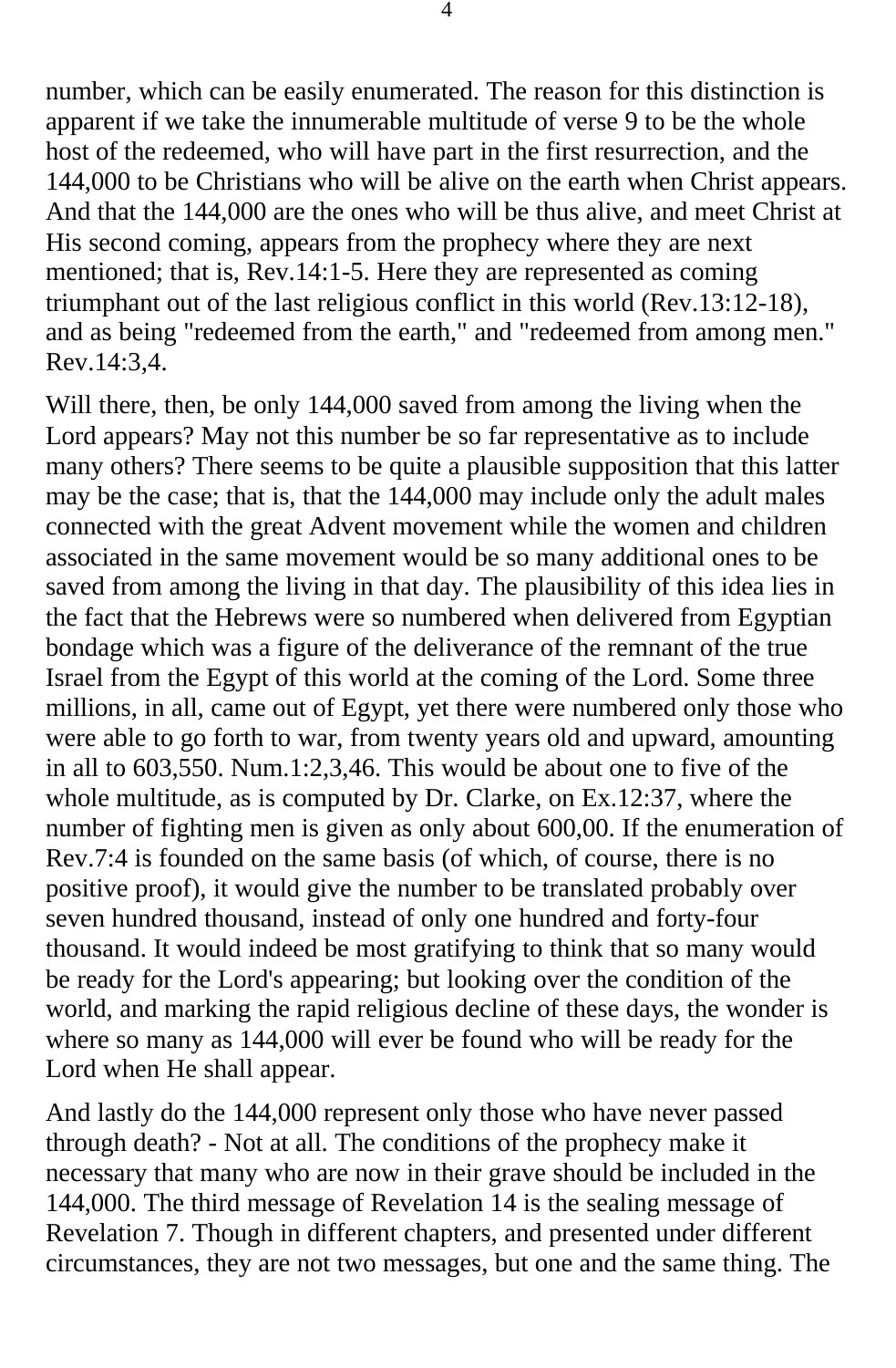third message will therefore result in fitting 144,000 for the coming of the Lord. This is called, in Revelation 7, sealing them with the seal of the living God in their foreheads. The seal of God being the Sabbath, the work brought to view is the message which involves the Sabbath reform movement of these days. Then all those who have a genuine religious experience terminating in this movement, must of course be included in the number of those who are sealed by the message. Their connection with the message results in their being sealed; and being sealed results in their salvation. Now there are many who are in their graves, who will be saved, whose whole religious experience, from a state of sin to full acceptance with God, has been in connection with this message. They will be saved because of this experience. Are not such sealed by this message? - Most assuredly. But the message seals only 144,000. Therefore such must come up from their graves, and be counted among the 144,000.

But it may be said that the time has not yet come when anyone is sealed; and the ones referred to are dead; and how can dead men be sealed? Let such ask themselves the question, How can dead men be saved? They can be sealed in the same way that Daniel, long dead, can stand, as he did stand, in his lot at the end of the 2300 days. The record of the sealing message goes upon the books above. Those whose experience has led them into that message have their names there. If they die in that message, when their names come up in the Judgement, they are written among those sealed by the message. It can be no other way; for in that company their closing religious experience (and in many cases their only religious experience) found them. And this explains what the voice from heaven commanded John to write: "Blessed are the dead which die in the Lord from henceforth (that is, from the beginning of the third message): Yea, saith the Spirit, that they may rest from their labors; and their works do follow them." Though resting quietly in their graves, they are numbered at last among the 144,000 just the same as if they had lived all the years of their slumbering, and passed through all the toils and trials and conflicts which the living have to endure. This view gives to Rev.14:13 its wonderful significance, of which it is entirely robbed by any other position. Those who deny that those who die under the third message can be numbered among the 144,000, fail to see the connection between that message and Rev.7:1-8.

It is urged, further, that the 144,000 must all be those who have never died, because they are "redeemed from the earth" and are "redeemed from among men." But this is no objection; for these very expressions will apply to those who have died in the Lord under this message, as well as to those who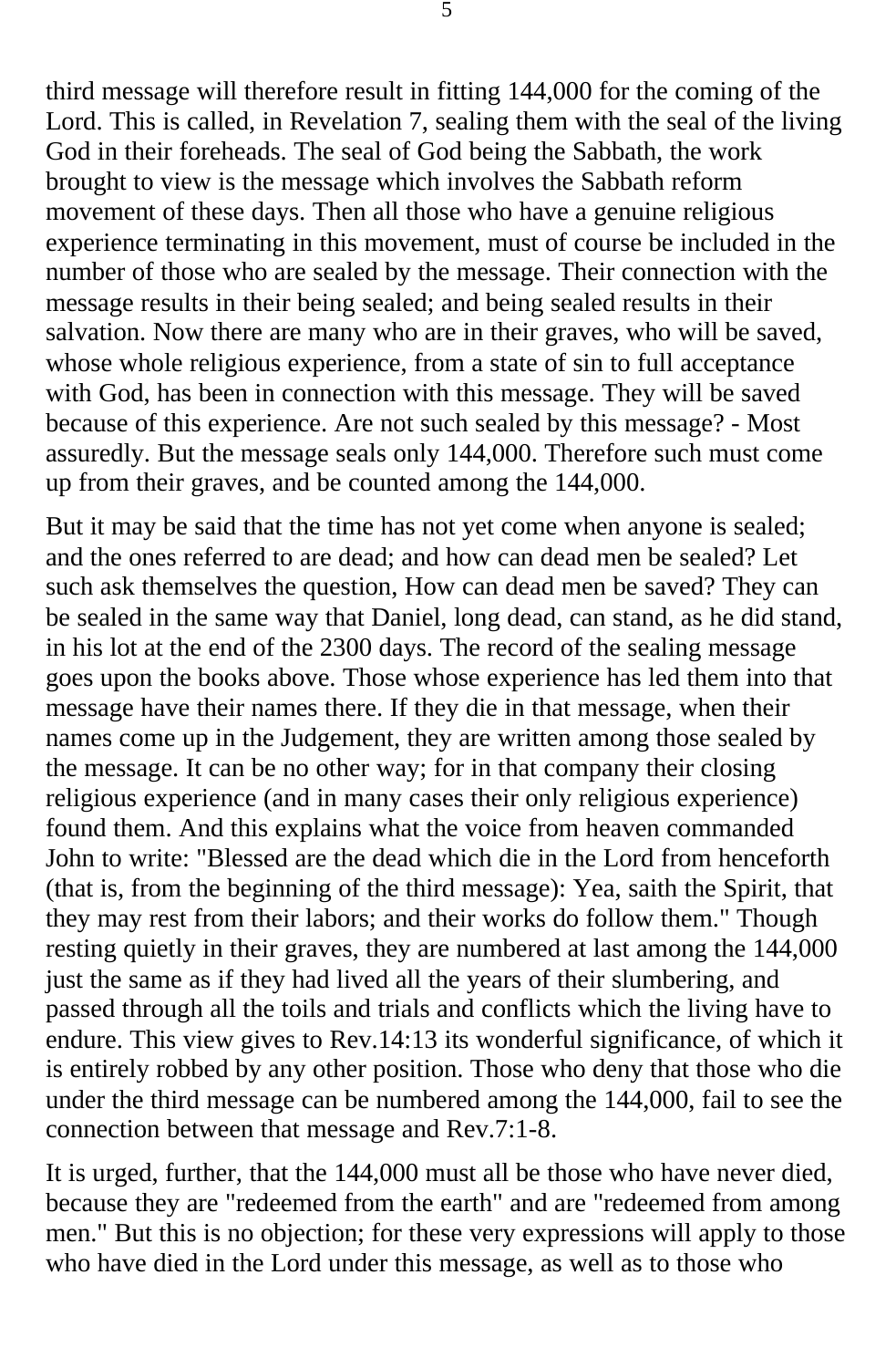never die. It will be asked how this can be; and the answer is that they come up in the special resurrection, embracing a limited number of both righteous and wicked, as mentioned in Dan.12:2 and Rev.1:7. Those who, in this resurrection, come up to everlasting life (though not then made immortal) are those who belong to the 144,000 because they have died in the message; and those who rise to shame and contempt are those who had a part in Christ's crucifixion, and perhaps others in different ages, especially the last, who have shown pre-eminent activity in opposing the work of God. That such a resurrection, embracing these characters, will take place, the scriptures referred to plainly enough affirm; and the only point where the prophecies make a place for its occurrence is at the time mentioned in Rev.16:17. This is at the beginning of the seventh plague, when the great voice out of the temple of heaven from the throne utters the solemn words, "It is done!" This voice shakes both heaven and earth, but speaks deliverance to the people of God. Jer.25:30; Joel 3:16; Heb.12:26,28. Of this time, "Great Controversy," pages 636,637, speaks very clearly, as follows: "That voice shakes the heavens and the earth. . . . Graves are opened, and `many of them that sleep in the dust of the earth . . . awake, some to everlasting life, and some to shame and everlasting contempt.' All who have died in the faith of the third angel's message come forth from the tomb glorified, to hear God's covenant of peace with those who have kept His law. 'They also which pierced Him,' those that mocked and derided Christ's dying agonies, and the most violent opposers of His truth and His people, are raised to behold Him in His glory, and to see the honor placed upon the loyal and obedient."

Who are those here referred to "who have kept His law"? - Those, certainly who have been engaged in the Sabbath reform movement of these last days; and from this it appears that those who have died in this work are still regarded, in God's sight, as an integral part of the living company; for when the covenant of peace is spoken to them, those of them who are then in their graves are raised up to hear it with the living. They are raised up glorified; and the living saints are then also glorified; but none of them are made immortal. This is shown by the following words from page 45 of the same book. Speaking of the moment when Christ appears, it says: "The living righteous are changed' in a moment, in the twinkling of an eye.' At the voice of God (referred to above) they (the living saints) were glorified; now they are made immortal, and with the risen saints are caught up to meet their Lord in the air." But those who were raised at the voice of God to hear the covenant of peace with the living, were also glorified at that time (another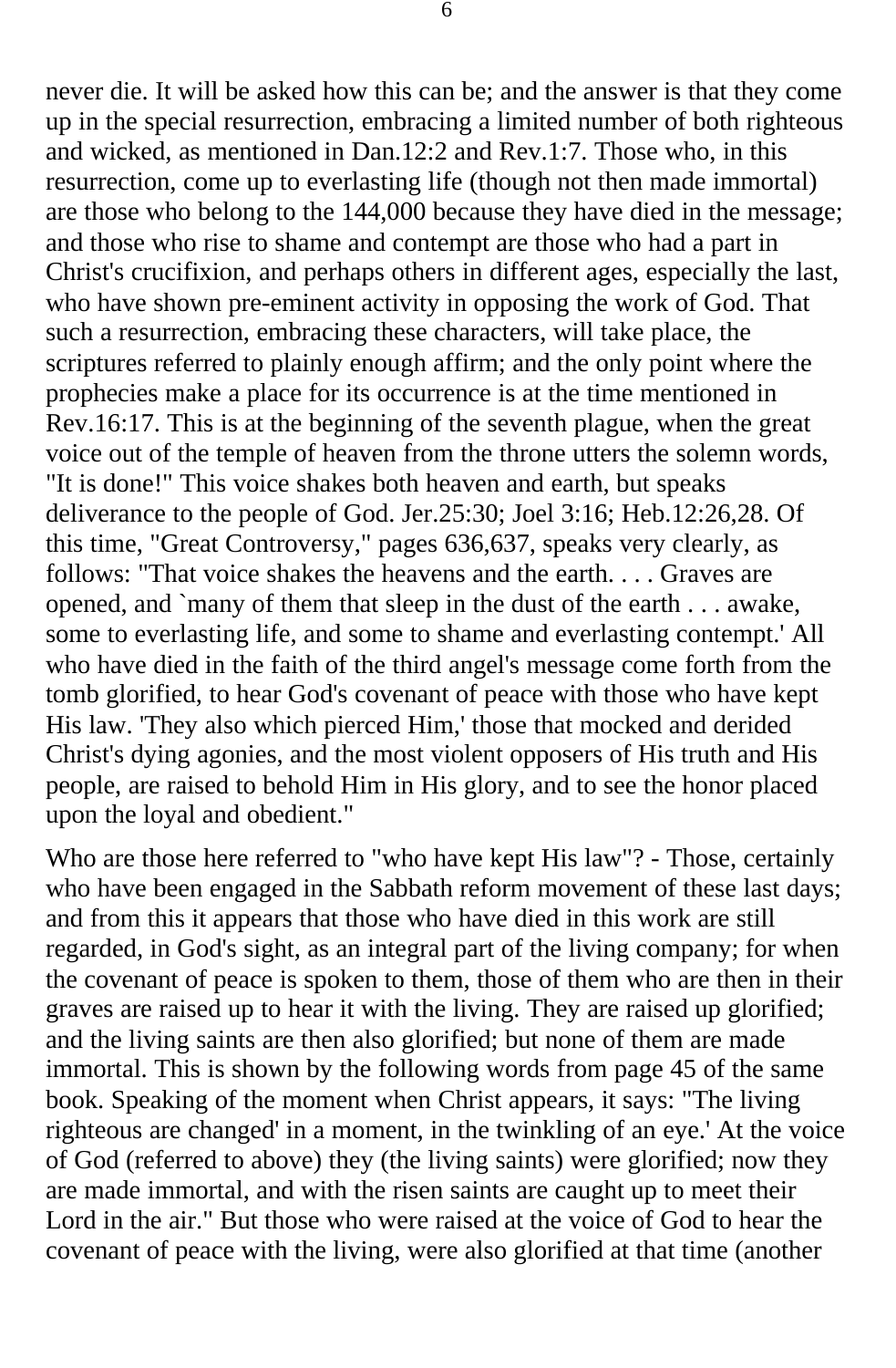point of identity), and of course are made immortal when the rest of the company are changed to that condition. Now look at these risen ones. They came up at the voice of God, quite a space of time before the Lord appears; they are raised to the plane of mortality only; they take their stand with the living saints, as a part of them, and though glorified, not yet made immortal; they come up to the day of Christ's appearing in the same condition as the saints who have never died, and then, with them, are made immortal, changed in a moment, in the twinkling of an eye, and caught up to meet the Lord in the air. Thus these are just as emphatically "redeemed from the earth," and "redeemed from among men," as those who do not go into the grave at all. In this connection the pioneers of the third angel's message are deserving of a passing thought. Imagine such men as Elder James White, Elder J. N. Andrews, and Elder Joseph Bates, who led out in the beginning of this work, who identified themselves as fully as men could with this message, whose whole souls were absorbed in the grand thought of helping to call out a sufficient number to join them in the work to make up the privileged and happy company of 144,000, and who went down in death with their hearts and minds full of this blessed anticipation - imagine such men waking up after what will seem to them no longer time than the tick of a clock, and finding that they have dropped out of their coveted position, and are no part of the 144,000! The idea is not supposable. If it is, then to die in this message, instead of being the blessing which the voice from heaven proclaimed it to be, is about the greatest calamity that can befall a believer. This is not possible.

Finally, it may be said that those who die in the message cannot be a part of the 144,000; this company come "out of great tribulation" (Rev.7:14), which would not be of those who sleep in the grave till six of the seven plagues are fulfilled. This conclusion should hardly be accepted without a little further consideration. Mark the situation. Raised at the beginning of the seventh plague, they pass through the whole period of that judgment, and witness all its accumulated calamities. From certain passages of scripture it is to be concluded that the plagues will cover the space of one year. This would give nearly two months after the seventh vial began to be poured out, before the end. But the plagues are cumulative. The first does not cease when the second begins; but the second adds its horrors to the first, the third adds to the others, and so on to the seventh. In the seventh is therefore found the climax of them all. And thus whatever degree of inconvenience and suffering falls to the lot of the saint on account of the plagues (and they will not be free from this, though the plagues themselves